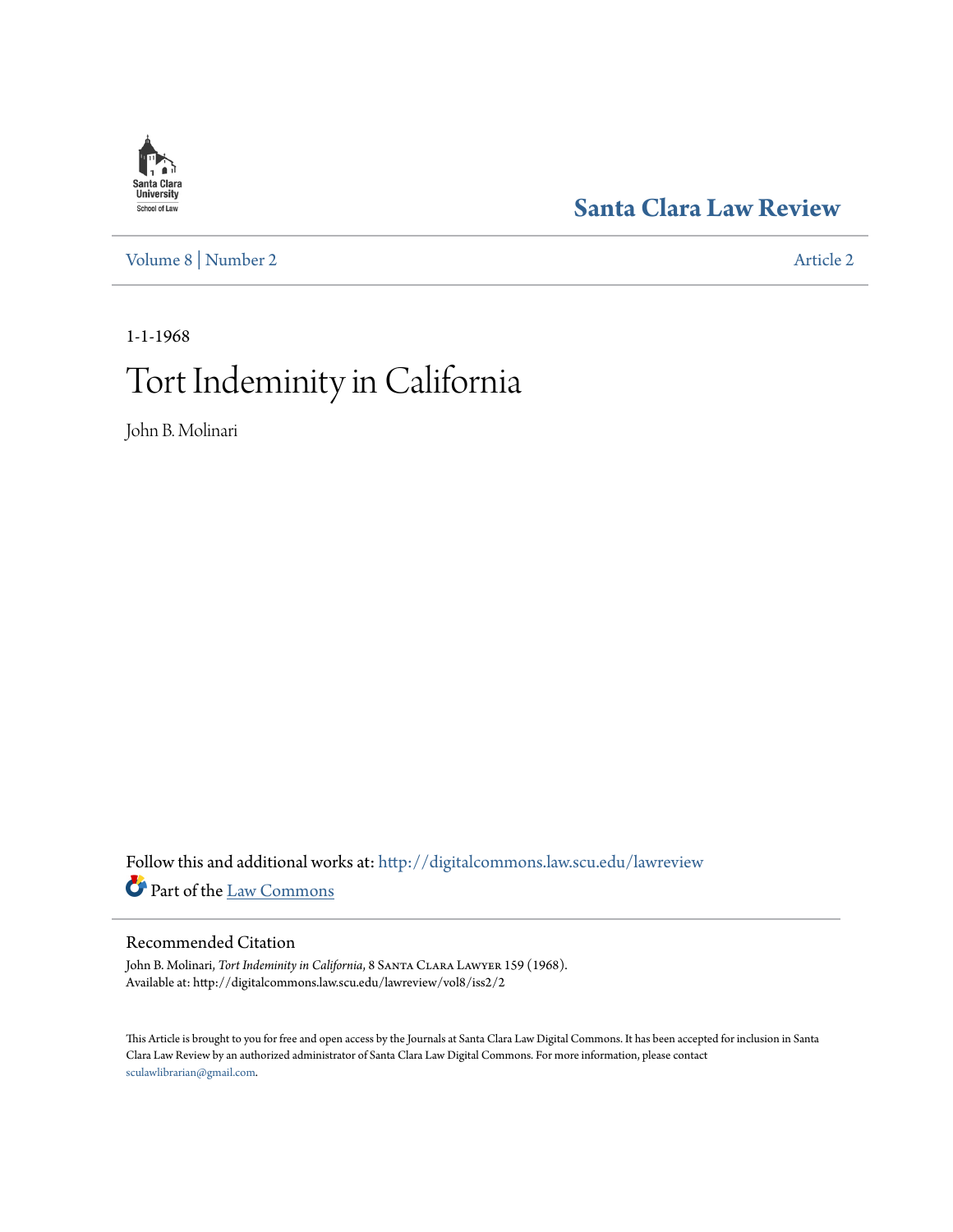### TORT INDEMNITY IN CALIFORNIA

### John B. Molinari\*

Indemnity is generally defined as the obligation resting on one person to make good any loss or damage another has incurred.' The right to indemnity and the obligation to indemnify include indemnity for another's negligence or tortious act. Until recently, California recognized only the right to indemnity springing from an express contract; but concomitant with the enactment of the Contribution Statute of 1957<sup>2</sup> there has emerged in this state the doctrine of implied indemnity arising from implied contract or upon equitable considerations.' This doctrine has opened up new sources of tort litigation and has already resulted in a substantial number of appellate decisions expounding the nature of the right and its application to given situations. It is also significant to note that since the right to indemnity has been expanded to situations to which it did not previously apply, attempts to counteract the application of implied indemnity have also resulted in expanding the collateral field of litigation dealing with provisions in express contracts providing for exculpation from and indemnity against tortious conduct. It is the purpose of this article to deal generally with tort indemnity, express and implied, but with particular emphasis on the development of implied indemnity.

#### ExPREss INDEMNITY

The indemnity arising from express contract has been recognized in California by statute since 1872,<sup>4</sup> and by early<sup>5</sup> as well as recent decisions.6 Since parties may expressly contract with respect

**2 CAL.** CODE Civ. PRoc. §§ 875-80 (West Supp. 1967).

a Peters v. City & County of San Francisco, 41 Cal. 2d 419, 431, 260 P.2d 55, 62 (1953) ; Cahill Bros. v. Clementina Co., 208 Cal. App. 2d 367, 376, 25 Cal. Rptr. 301, 305 (1962).

4 CAL. **Civ.** CODE § 2772 (West 1954).

**5** Somers v. United States Fidelity & Guar. Co., 191 Cal. 542, 217 P. 746 (1923) Showers v. Wadsworth, **81** Cal. 270, 22 P. 663 (1889) ; Commercial Union Assurance Co. v. American Cent. Ins. Co., 68 Cal. 430, 9 P. 712 (1886); Alberts v. American Cas. Co., 88 Cal. App. 2d 891, 200 P.2d 37 (1948); Davis v. California Highway Indem. Exch., 118 Cal. App. 403, 5 P.2d 447 (1931).

**<sup>6</sup>**Markley v. Beagle, 66 Cal. 2d 951, 59 Cal. Rptr. 809, 429 P.2d 129 (1967); John E. Branagh & Sons v. Witcosky, 242 Cal. App. 2d 835, 51 Cal. Rptr. 844 (1966).

<sup>\*</sup> A.B. 1931, LL.B. 1933, University of San Francisco; LL.D. 1965, Lincoln University. Presiding Justice, California Court of Appeal, First Appellate District, Division One.

**<sup>1</sup>**44 C.J.S. *Indemnity* § 1 (1944); **RESTATEMENT** OF RESTITUTION §§ 76-102 (1937).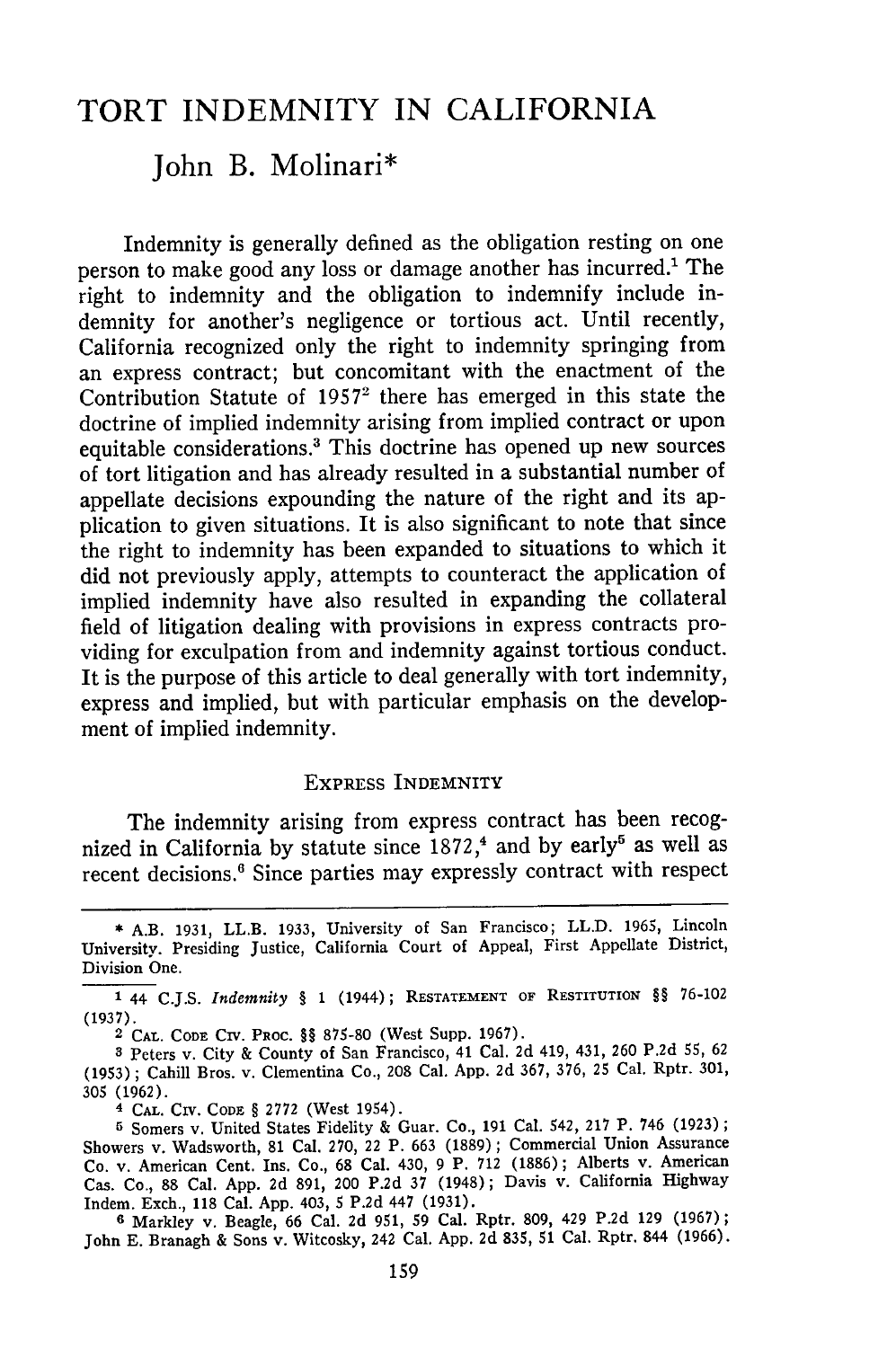to indemnity, the extent of their obligation is determined from the contract according to the rules governing the requisites and validity of contracts and not by reference to the independent doctrine of implied or equitable indemnity.<sup>7</sup> Accordingly, the promise made in an indemnity contract is an original and not a collateral undertaking, and the liability assumed is a primary one.<sup>8</sup>

#### IMPLIED INDEMNITY

Although the parties do not expressly contract with respect to indemnity, the right of indemnification may nevertheless arise by implication as a matter of law either as a result of contract or as a result of equitable considerations.<sup>9</sup> Such indemnity is referred to as implied indemnity or as equitable indemnity. The development of the doctrine of implied indemnity in tort and its application to factual situations will be discussed later in this article, but it should be here noted that the cases will disclose that implied indemnity partakes of two types, contractual and non-contractual. The former rests upon a contractual relationship between the person seeking and the one resisting indemnity; the latter rests upon the fault of another which has been imputed to or constructively fastened upon the person who seeks indemnity without regard to any contractual relationship.<sup>10</sup>

#### RIGHT OF CONTRIBUTION DISTINGUISHED

A proper understanding of the nature and application of the right of indemnity requires a conversance with the right of contribution. The right of contribution among tortfeasors, where it exists, presupposes that the parties are equal in legal fault, *i.e.,* in *pari delicto,* and that the common liability is shared by them on a pro rata basis." Indemnity, on the other hand, imposes the entire loss on

*10 See* Cahill Bros. v. Clementina Co., 208 Cal. App. **2d** 367, 376, 378-79, 25 Cal. Rptr. 301, 305, 307-08 (1962).

**<sup>11</sup>**Herrero v. Atkinson, 227 Cal. App. 2d 69, 73, 38 Cal. Rptr. 490, 492 (1964); Mundt v. Alta Bates Hosp., **223** Cal. App. 2d 413, 417, 35 Cal. Rptr. **848,** 850 (1963) **;** American Can Co. v. City & County of San Francisco, 202 Cal. App. 2d 520, 524-26, 21 Cal. Rptr. 33, 35-36 (1962); Apodacca v. Hamilton, 189 Cal. App. **2d 78,** 82, 10 Cal. Rptr. 885, 888 (1961) ; Alisal Sanitary Dist. v. Kennedy, 180 Cal. App. **2d 69,** 75, 4 Cal. Rptr. 379, 383 (1960).

**<sup>7</sup>** Markley v. Beagle, 66 Cal. 2d 951, 961, 59 Cal. Rptr. 809, 816, 429 P.2d 129, 136 (1967) ; County of Los Angeles v. Cox Bros. Constr. Co., 195 Cal. App. 2d 836, 842, **16** Cal. Rptr. 250, **253 (1961).** *See also* **CAL.** CIV. **CODE** § **2772** (West 1954).

*<sup>8</sup> See* 42 C.J.S. *Indemnity §* 1 (1944).

**<sup>9</sup>** City & County of San Francisco v. Ho Sing, 51 Cal. 2d **127,** 130, 330 P.2d 802, 803 (1958) ; Peters v. City & County of San Francisco, 41 Cal. 2d 419, 431, 260 P.2d **55,** 62 (1953); Cahill Bros. v. Clementina Co., 208 Cal. App. **2d** 367, 376, **25** Cal. Rptr. 301, 305 (1962) ; Alisal Sanitary Dist. v. Kennedy, 180 Cal. App. 2d **69,** 76, 4 Cal. Rptr. 379, 384 (1960).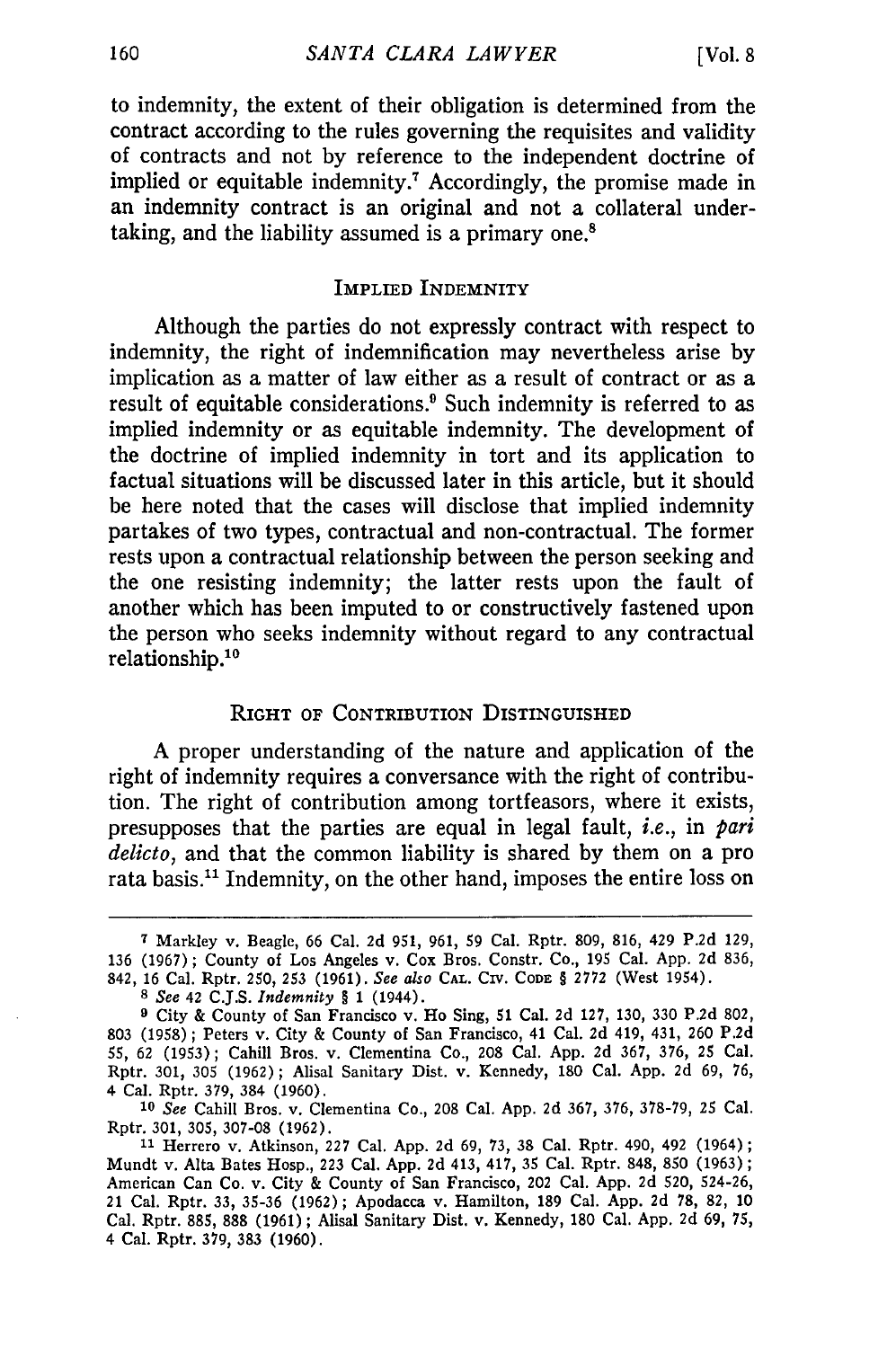the party found to be primarily liable.<sup>12</sup> In noting the distinction between contribution and indemnity we observe that in California the former is mainly a creature of statute while the latter is essentially the progeny of judicial decisions.

In 1957 the California Legislature enacted the Contribution Statute<sup>13</sup> providing for the right of contribution, but made it dependent upon the presence of specific statutory conditions.<sup>14</sup> Where these specific conditions do not exist, the common law rule still prevails that there is no contribution between persons jointly or severally liable in tort.<sup>15</sup> It should be here pointed out that the Contribution Statute expressly takes cognizance of the existence of the right of indemnity in tort by its provisions that "[t] his title shall not impair any right of indemnity under existing law, and where one tortfeasor judgment debtor is entitled to indemnity from another there shall be no right of contribution between them."<sup>16</sup>

In the light of the foregoing distinctions the onus is placed on the trial judge to determine in a given case whether the case is one of indemnity or contribution since the conduct of the trial will depend on the nature of the right. Thus, in a contribution case evidence of the amount received in settlement from a joint tortfeasor is admissible to prove an elimination of a portion of the damages claimed by the plaintiff and the jury shall be instructed that the amount of settlement should be deducted from the total amount of the damage found to have been sustained by the plaintiff.<sup>17</sup> Accordingly, the determination, in each instance, depends upon the facts of the particular case. $18$ 

#### EMERGENCE OF THE DOCTRINE OF IMPLIED INDEMNITY

In 1953 the California Supreme Court had before it, in *Peters v. City & County of San Francisco*,<sup>10</sup> a case involving an action

**<sup>18</sup>**Herrero v. Atkinson, 227 Cal. App. 2d 69, 74, 38 Cal. Rptr. 490, 493 (1964). <sup>19</sup>41 Cal. 2d 419, 260 P.2d 55 (1953).

<sup>12</sup> Herrero v. Atkinson, **227** Cal. App. 2d 69, 73, 38 Cal. Rptr. 490, 492 (1964); Alisal Sanitary Dist. v. Kennedy, 180 Cal. App. 2d 69, 75, 4 Cal. Rptr. 379, 383 (1960).

**<sup>13</sup> CAL. CODE** CIv. **PROC.** §§ 875-80 (West Supp. 1967).

<sup>14</sup>See **CAL. CODE** CIV. PROC. **§§** 875-77 (West Supp. 1967).

**<sup>15</sup>**Guy F. Atkinson Co. v. Consani, 223 Cal. App. 2d 342, 344, 35 Cal. Rptr. 750, 751 (1963); American Can Co. v. City & County of San Francisco, 202 Cal. App. 2d 520, 523, 21 Cal. Rptr. 33, 34 (1962).

**<sup>16</sup>** CAL. **CODE** CIV. PROC. § 375(f) (West Supp. 1967) ; see County of Los Angeles v. Cox Bros. Constr. Co., 195 Cal. App. 2d 836, 842, 16 Cal. Rptr. 250, 253-54 (1961).

**<sup>17</sup> CAL. CODE** CIV. PRoc. §§ **877** (West Supp. 1967); Turner v. Mannon, **236** Cal. App. 2d 134, 139, 45 Cal. Rptr. 831, 835 (1965) ; Cseri v. D'Amore, 232 Cal. App. 2d 622, 625, 43 Cal. Rptr. **36,** 38-39 (1965); Watson v. McEwen, 225 Cal. App. 2d 771, 775, **37** Cal. Rptr. 677, 680 (1964); Steele v. Hash, 212 Cal. App. 2d 1, 3, 27 Cal. Rptr. 853, 854 (1963).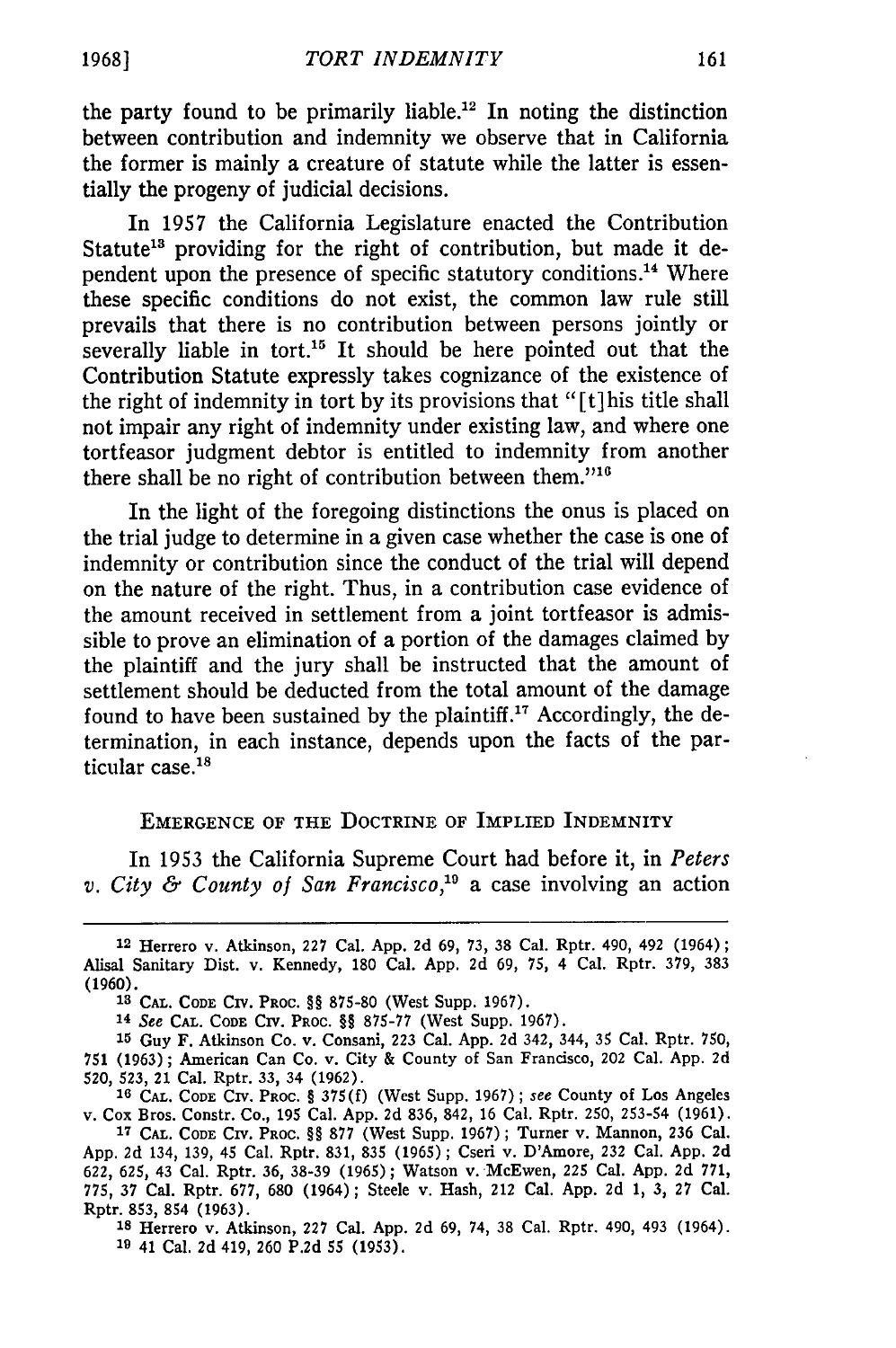against the city and the owners of an apartment house for damages for injuries to a pedestrian as a result of a fall on the sidewalk in front of the apartment house. While the right of indemnity was not directly involved, it was suggested in *Peters* that a right of indemnification as between joint tortfeasors may arise as a result of contract or equitable considerations and as an exception to the rule against contribution between joint tortfeasors.<sup>20</sup> The first clear recognition, however, came in *San Francisco Unified School District v. California Building Maintenance Co.2* decided in July 1958. In that case it was held that a prima facie case for indemnity had been made by the school district plaintiff against the defendant maintenance company for damages that the district was compelled to pay to an employee of the maintenance company who had been injured while washing the windows of a high school. The company had agreed to wash the windows from the inside with stepladders but failed to furnish such ladders to its employees. The court held that the contract was breached, and that the damages flowing to the district from such breach were subject to indemnification under an agreement necessarily implied in the contract.

The *San Francisco Unified School District* case relied upon the rationale in *Ryan Stevedoring Co. v. Pan-Atlantic Steamship Corp.22* and *Weyerhaeuser Steamship Co. v. Nacirema Operating Co.*<sup>23</sup> where it was held that a shipowner could claim indemnity against a stevedoring company whose employee had recovered a judgment against the shipowner for injuries sustained in the course of his employment connected with the unsafe manner in which cargo was unloaded from a vessel. Liability was there predicated upon the breach of the stevedoring contract, notwithstanding the absence of an express agreement of indemnity, the rationale being that such contract necessarily implied an obligation to perform the stevedoring services contracted for with reasonable safety, and to discharge foreseeable damages resulting to the shipowner from the contractor's improper performance and not flowing from the shipowner's negligence.

A few months later, in October 1958, the California Supreme Court decided *City & County of San Francisco v. Ho Sing*<sup>24</sup> the first non-contractual implied indemnity case. In that case it was held that a city had the right to recover by way of indemnity the amount of damages it was compelled to pay a member of the public injured

**<sup>20</sup>***Id.* at 430-31, 260 **P.2d** at 62.

<sup>21</sup> 162 Cal. App. 2d 434, 328 **P.2d 785** (1958).

**<sup>22</sup>** 350 U.S. 124, 133 **(1955).**

**<sup>23</sup>**355 U.S. 563, **569** (1958).

<sup>24</sup> 51 Cal. **2d 127,** 330 P.2d 802 (1958).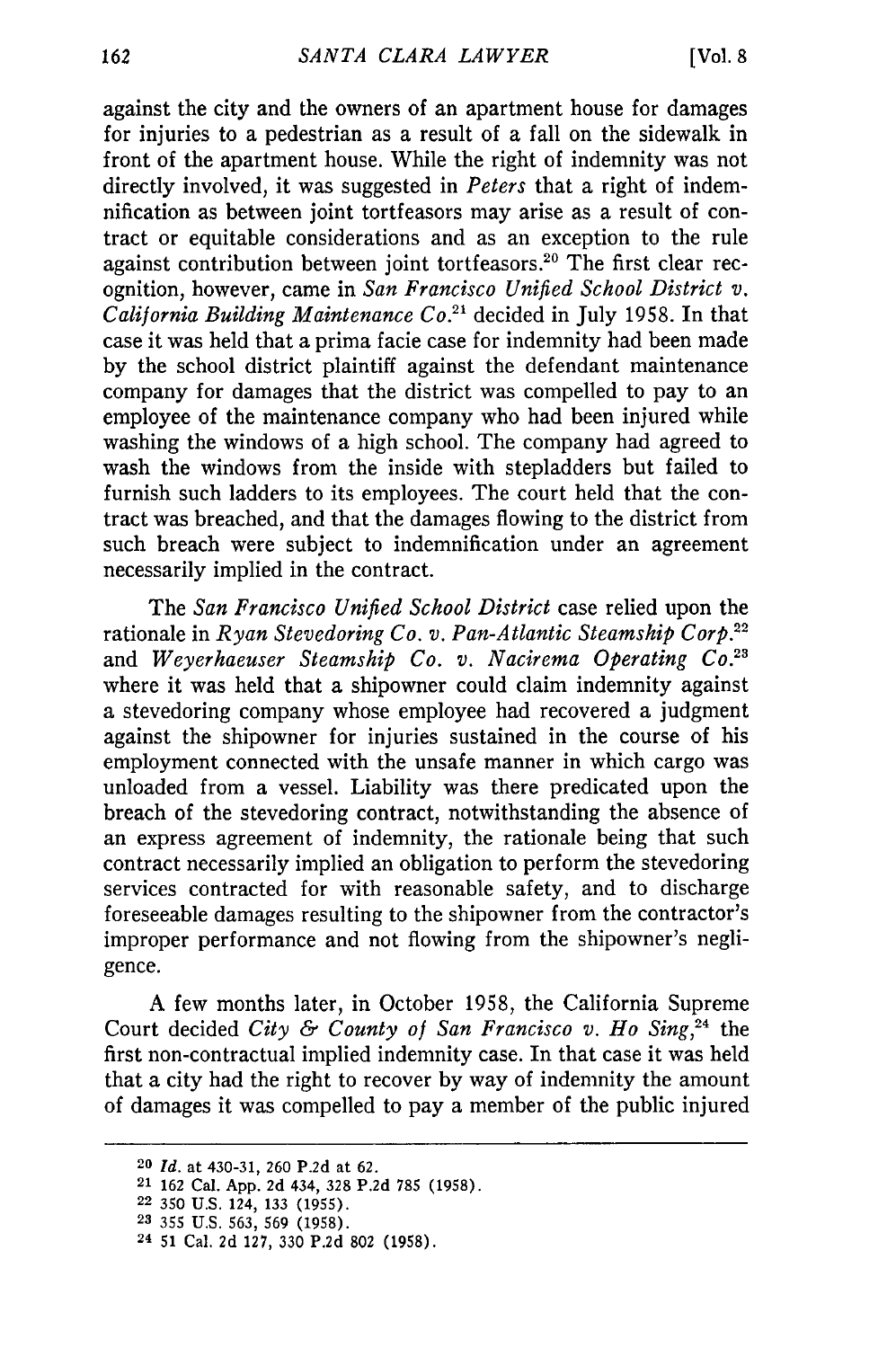by an artificial structure placed on the sidewalk by an abutting landowner for the exclusive benefit of his own property. The reviewing court, although noting that other jurisdictions drew a distinction between "active" and "passive" negligence in holding that a municipality is entitled to indemnity from the landowner in such a situation, preferred to predicate liability upon the equitable considerations of a "primary" duty on the part of the landowner and a "secondary" duty on the part of the municipality arising out of the special relationship existing between them. The rationale of *Ho Sing* is that the city's duty was secondary to that of the landowner in that the city was liable solely because it failed or neglected to keep the sidewalk safe, while the landowner was primarily liable because it was his wrongful act or conduct that rendered the sidewalk unsafe.25

The first case to come to grips with the question of primary and secondary liability in a tort action not involving a special relationship as exists in the case of a municipality and an abutting landowner is *American Can Co. v. City & County of San Francisco26* decided in April 1962. There the vehicle owned by the plaintiff, who was seeking indemnity, struck the defendant's improperly parked truck injuring two of the latter's employees who were on the truck and who thereafter had recovered damages from the plaintiff. The appellate court held that the complaint did not state a cause of action for indemnity because under the facts pleaded it appeared that the plaintiff was actively negligent and, therefore, primarily liable, notwithstanding the defendant may have been more negligent. The *American Can* case, recognizing that the distinction between "active" and "passive" negligence is not of itself a sufficient basis for an implied duty to indemnify, adopted, as the better rule, the rule of primary and secondary liability announced in *Builders Supply Co. v. McCabe*,<sup>27</sup> and the rationale supporting it, as follows:

The right of *indemnity* rests upon a difference between the primary and secondary liability of two persons each of whom is made responsible by the law to an injured party. It is a right which enures to a person who, without active fault on his part, has been compelled by reason of some legal obligation, to pay damages occasioned by the initial negligence of another, and for which he himself is only secondarily liable. The difference between primary and secondary liability is not based on a difference in *degrees* of negligence or on any doctrine of *comparative* negligencea doctrine which, indeed, is not recognized by the common law; . . . It depends on a difference in the *character* or *kind* of the wrongs which cause the injury and in the nature of the legal obligation owed by each

**<sup>25</sup>***Id.* at 133-34, 330 P.2d at 805-06.

*<sup>20</sup>* 202 Cal. App. 2d 520, 21 Cal. Rptr. 33 (1962).

**<sup>27</sup>** 366 Pa. 322, 325-26, 77 A.2d 368, 370-71 (1951).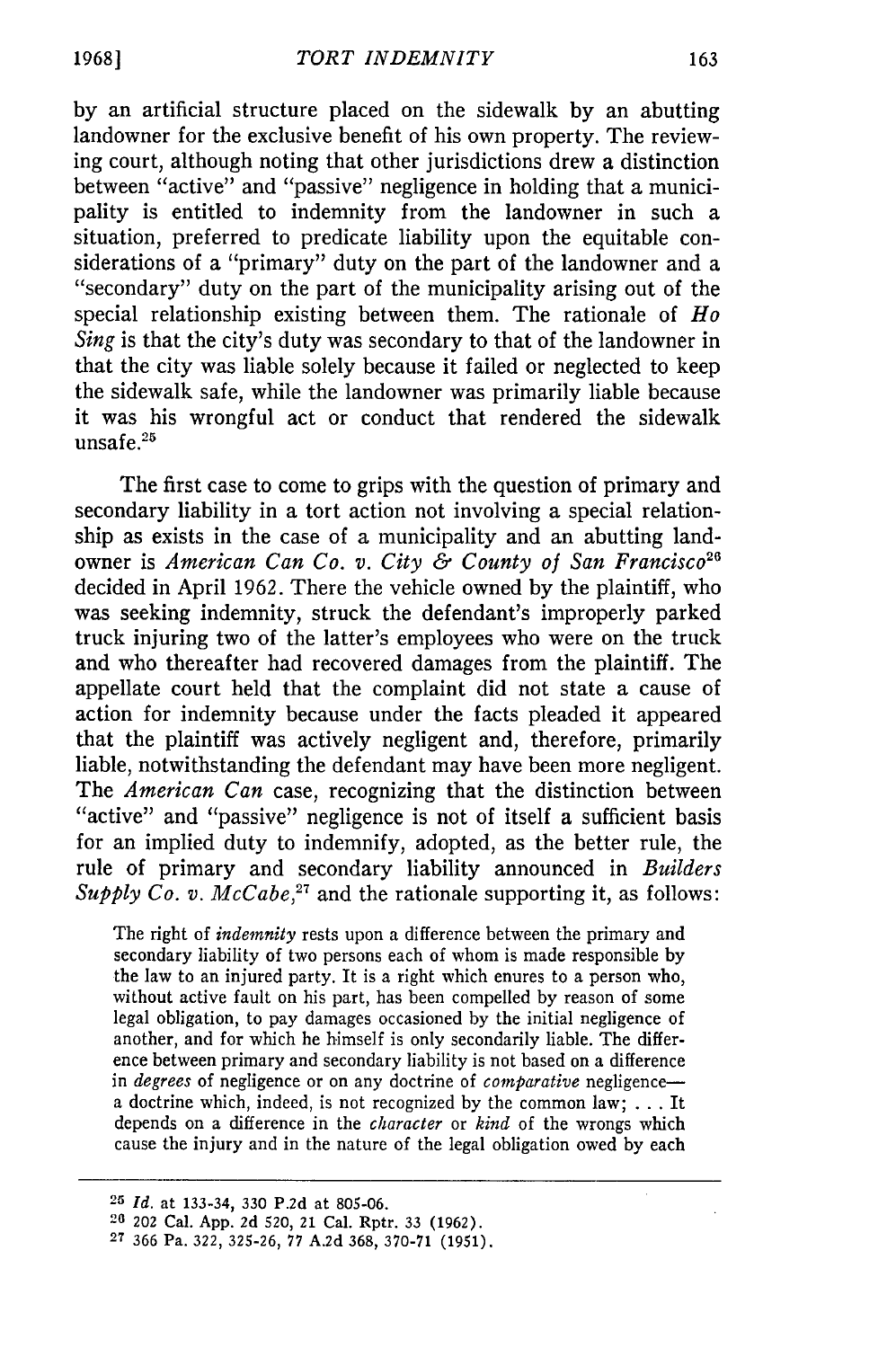of the wrongdoers to the injured person. . **.** . But the important point to be noted in all the cases is that secondary as distinguished from primary liability rests upon a fault that is imputed or constructive only, being based on some legal relation between the parties, or arising from some positive rule of common or statutory law or because of a failure to discover or correct a defect or remedy a dangerous condition caused by the act of the one primarily responsible.<sup>28</sup>

The foregoing decisions, and others, were analyzed, discussed, distinguished and reconciled in *Cahill Bros. v. Clementina Co.29* decided in October 1962. *Cahill* pointed out the significance of the distinction between contractual and non-contractual implied indemnity and noted that in the former the courts are not concerned with the incidents of primary and secondary liability but rather with the question as to whether the defendant has breached a contractual duty owing to the plaintiff seeking indemnity.<sup>30</sup> In each instance, however, the crux of the inquiry is whether the person seeking indemnity *participated in some manner* in the conduct or omission that caused the injury beyond the mere failure to perform the duty imposed on him by law. $31$  Accordingly, if the person seeking indemnity personally participates in an affirmative act of negligence, or is physically connected with an act or omission by knowledge or acquiescence in it on his part, or if he fails to perform some duty in connection with the omission which he may have undertaken by agreement, he is deprived of the right of indemnity. $32$ 

#### **CONTRACTUAL** IMPLIED INDEMNITY

As pointed out in *Cahill,* contractual implied indemnity rests upon a contractual relationship between the person seeking and the one resisting indemnity and is based upon the breach of the contract by the person against whom indemnity is sought. Thus implicit in a written agreement to perform services is the implied duty to perform the work in a safe manner and to discharge foreseeable damages from negligent performance.<sup>33</sup> Accordingly, the right of contractual

**<sup>28</sup>** American Can Co. v. City & County of San Francisco, 202 Cal. App. 2d 520, 525, 21 Cal. Rptr. 33, 36 (1962).

**<sup>29</sup>** 208 Cal. App. 2d 367, 25 Cal. Rptr. 301 (1962).

**<sup>30</sup>***Id.* at 379-80, 25 Cal. Rptr. at 308.

**<sup>31</sup>***Id.* at 381, 25 Cal. Rptr. at 309.

**<sup>32</sup>** *Id.* at 382, 25 Cal. Rptr. at **309.**

**<sup>33</sup>**Weyerhaeuser S.S. Co. v. Nacirema Operating Co., 355 U.S. 563, 569 (1958); Ryan Stevedoring Co. v. Pan-Atlantic S.S. Corp., 350 U.S. 124, 133 (1955); Cahill Bros. v. Clementina Co., 208 Cal. App. 2d 367, 376, 25 Cal. Rptr. 301, 305 (1962); Montgomery Ward & Co. v. KPIX Westinghouse Broadcasting Co., 198 Cal. App. 2d 759, 761-62, 18 Cal. Rptr. 341, 342-43 (1962) ; De La Forest v. Yandle, 171 Cal. App. 2d 59, 61, 340 P.2d 52, 53-54 (1959) ; San Francisco Unified School Dist. v. California **Bldg.** Maintenance Co., **162** Cal. App. 2d 434, 447, 328 P.2d 785, 793 (1958).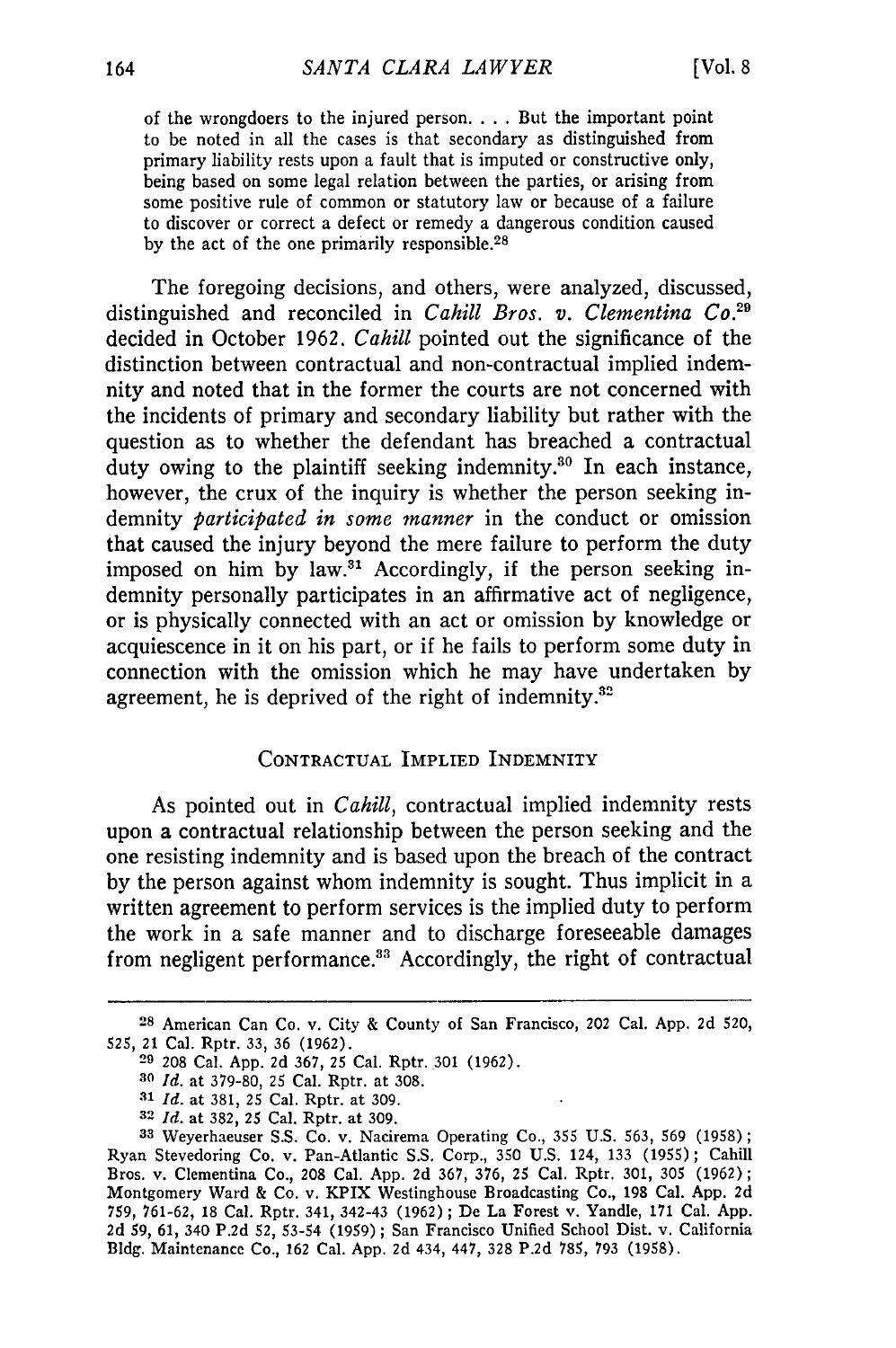implied indemnity has been found to exist in a variety of situations where implicit in the contract to perform work is the duty to perform it in a skillful, expert or careful manner.<sup>34</sup>

#### NON-CONTRACTUAL IMPLIED INDEMNITY

Non-contractual implied indemnity arises where the person who seeks indemnity is required to rely upon equitable considerations because he cannot predicate his right upon a contractual relationship between him and the one resisting indemnity. In California, as indicated by the rationale and trend of the decisions, these equitable considerations are those which recognize the difference between primary and secondary liability. These cases recognize the right of a claimant to shift the entire loss to another where the claimant who is without active fault or negligence on his part is compelled by reason of some legal obligation to pay damages occasioned by the negligence of the other.<sup>35</sup>

The case of *Herrero v. Atkinson36* presents an interesting example of the operation on non-contractual implied indemnity. There the plaintiff was allowed indemnity against certain doctors whose malpractice resulted in the death of a woman in the treatment of injuries resulting from the plaintiff's operation of his motor vehicle. The holding in *Herrero* was predicated upon the basis that, since the plaintiff had no part in the selection of the doctors and no control or direction over their conduct, he was entitled to recover the portion of the damages caused by the doctors' negligence even though, as to the heirs of the decedent, plaintiff was liable for all of the damages because his original negligence was the proximate cause of the subsequent malpractice.<sup>37</sup>

**35** City & County of San Francisco v. Ho Sing, 51 Cal. 2d 127, 138, 330 **P.2d 802,** 808 (1958) ; Aerojet Gen. Corp. v. D. Zelinsky & Sons, 249 Cal. App. 2d 604, 607, 57 Cal. Rptr. 701, 703 (1967) **;** Cahill Bros. v. Clementina Co., 208 Cal. App. 2d 367, 378-79, 25 Cal. Rptr. 301, 307 (1962) **;** Pierce v. Turner, 205 Cal. App. 2d 264, 267-68, 23 Cal. Rptr. 115, 117-18 (1962) ; American Can Co. v. City & County of San Francisco, 202 Cal. App. 2d 520, 525, 21 Cal. Rptr. 33, 36 (1962) ; Builders Supply Co. v. McCabe, 366 Pa. 322, 325-26, 77 A.2d 368, 370-71 (1951).

*86* 227 Cal. App. 2d 69, 38 Cal. Rptr. 490 (1964).

*37 Id. See also* Aerojet Gen. Corp. v. D. Zelinsky & Sons, 249 Cal. App. 2d 604, 57 Cal. Rptr. 701 (1967).

**<sup>34</sup>** Ferrel v. Vegetable Oil Prods. Co., 247 Cal. App. 2d 117, 55 Cal. Rptr. 589 (1966); Vegetable Oil Prods. Co. v. Superior Court, 213 Cal. App. 2d 252, 28 Cal. Rptr. 555 (1963) (both the foregoing cases involving claim of property owner against employer whose employee sued owner for injuries sustained on owner's premises resulting from employer's failure to provide for employee's safety) ; Great Western Furniture Co. v. Porter Corp., 238 Cal. App. 2d 502, 48 Cal. Rptr. 76 (1965) (assault by employee of one corporation but under exclusive control of another corporation) **;** Montgomery Ward & Co. v. KPIX Westinghouse Broadcasting Co., 198 Cal. App. 2d 759, 18 Cal. Rptr. 341 (1962) (telecast) ; Alisal Sanitary Dist. v. Kennedy, 180 Cal. App. 2d 69, 4 Cal. Rptr. 379 (1960) (engineering work); De La Forest v. Yandle, 171 Cal. App. 2d 59, 340 P.2d 52 (1950) (axle repair).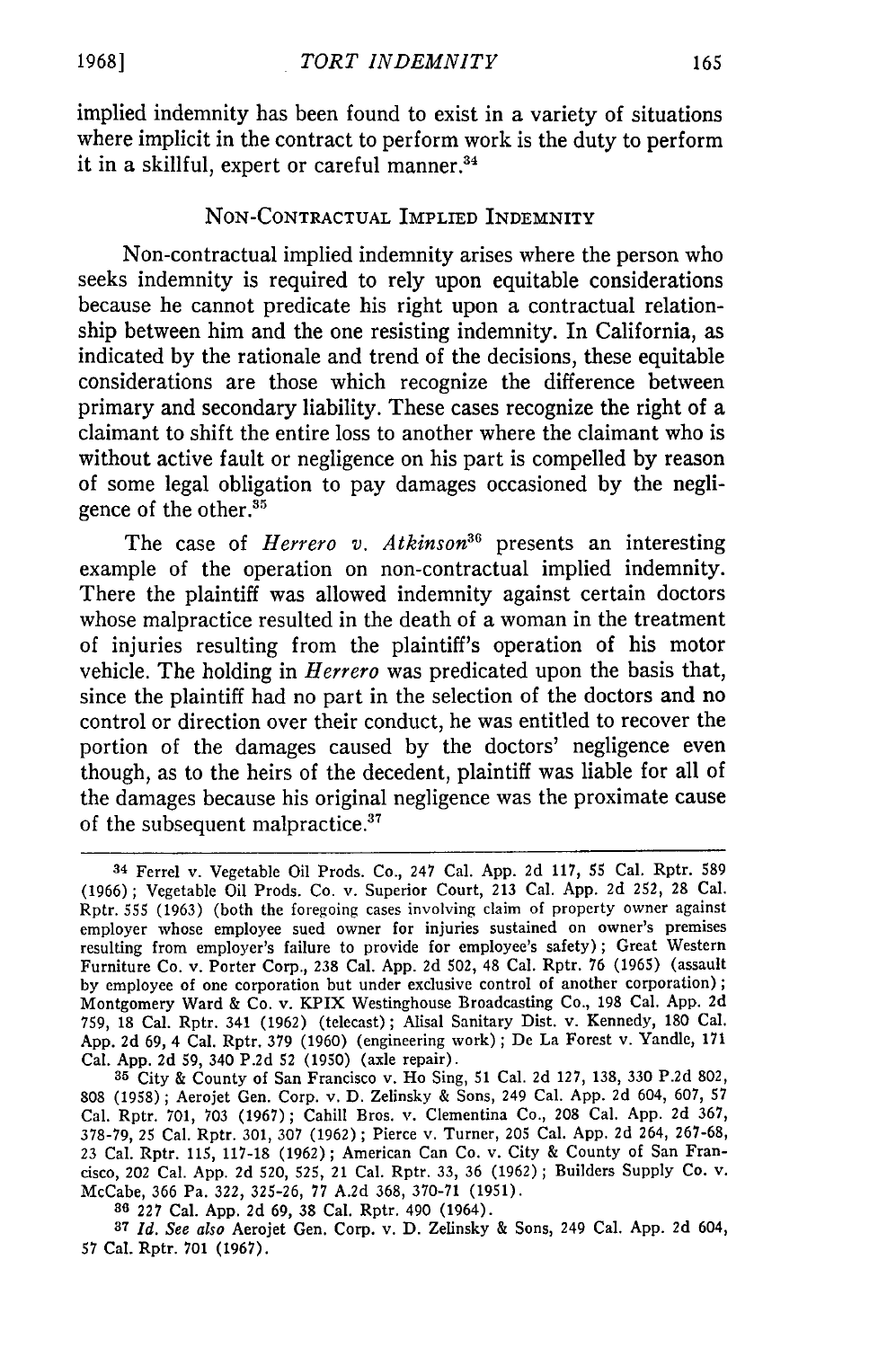Until the recent case of *City of Sausalito v. Ryan8* two prerequisites were necessary for the operation of the doctrine of noncontractual implied indemnity in California. These were: (1) that the damages which the claimant sought to shift were imposed upon him initially as the result of some legal obligation to the injured party; and (2) that the claimant did not actively or affirmatively participate in the wrong.

The *City of Sausalito* case appears to enlarge upon the rule as declared by the cases which preceded it. There a passenger in a motor vehicle was drowned in San Francisco Bay following a collision between that vehicle and another vehicle. A wrongful death action was brought against the drivers of the two vehicles based upon the intoxication of the host driver and the negligence of the other, and against the city for negligence in violation of a statute in maintaining a dangerous road without a barrier between it and the bay.<sup>39</sup> The appellate court held that the city could cross-complain against the two individual defendants for indemnity in the event that it was found liable to the plaintiff. The rationale of the court's holding was that the right of indemnity can be predicated upon breaches of different qualities of duties and, accordingly, upon different planes of fault.

The court in *City of Sausalito* relied upon the rationale of United Airlines, Inc. v. Wiener,<sup>40</sup> where the federal appellate court expanded upon the theoretical basis of the doctrine of non-contractual implied indemnity in holding that its doctrinal basis is unjust enrichment. The court there took cognizance of the situations in which indemnity is permitted where the indemnitee is not actively negligent, but rejected the concepts of primary and secondary liability and held that one tortfeasor, although actively negligent, may recover damages by way of indemnity against another where there is a disparity of the gravity of fault or a difference in the contrasted character of the established fault. The court's rationale was that "where the offense is merely malum prohibitum, and is in no respect immoral, it is not against the policy of the law to inquire into the relative delinquency of the parties, and to administer justice between them, although both parties are wrongdoers."<sup>41</sup>

A hearing has been granted in the *City of Sausalito* case by the California Supreme Court and it remains to be seen whether the rationale of that case will be upheld. It would appear that the

**<sup>38</sup>258** A.C.A. **92,** 65 Cal. Rptr. 391 (1968).

**<sup>39</sup>**CAL. Gov. **CODE** § 835 (West Supp. 1967).

**<sup>40</sup>** 335 F.2d 379 (9th Cir. 1964).

<sup>41</sup>*Id.* at 398-99.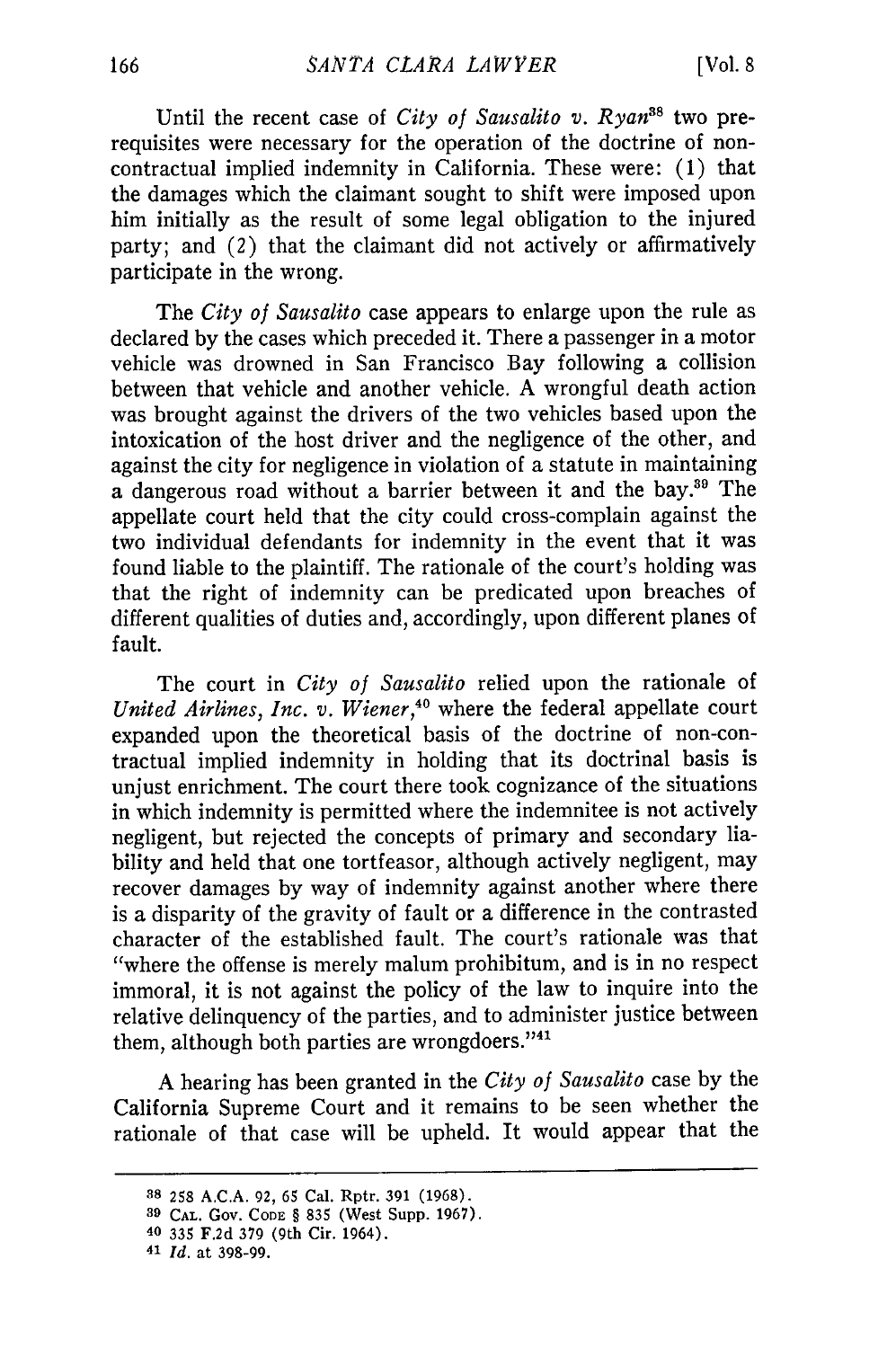appellate court was on firm ground when it held that the absence of a special relationship between the drivers of the two cars and the city did not prevent the application of the doctrine of equitable indemnity since it is clear that the right can be invoked even in the absence of a special relationship between the tortfeasors.42 The thrust of the decision appears to be, however, that in California, indemnity may be predicated upon the basis of the disparity in the contrasted gravity of fault. Such a rule is clearly an expansion of the doctrine of implied indemnity as heretofore recognized by the California cases. In light of the principles hereinafter discussed with respect to the claimant's fault, those cases would appear to hold that the crux of the inquiry is whether under the circumstances the city *participated* in the conduct or omission which caused the injury beyond the mere failure to perform the duty imposed upon it by law. It seems that in California there is no room for a contrast between the different planes of fault because if there is such participation then the claimant's fault suffices to preclude indemnity; if there is no such participation there is no fault and indemnity is permitted.

It should be pointed out here that there is no right of indemnity if the party seeking and the party resisting indemnity are both secondarily liable. Thus in *Horn & Barker*, *Inc. v. Macco Corp.*<sup>43</sup> the plaintiff was denied recovery by way of indemnity from the defendant where a workman, who was the general employee of the plaintiff and the special employee of the defendant, was negligent in the operation of a machine leased by the plaintiff to the defendant. The basis of the decision was that both employers were secondarily liable since there was "only one character or kind of wrong in issue, *i.e.,* the imputed liability resulting from the application of the doctrine of respondeat superior."<sup>44</sup>

#### CLAIMANT **AT FAULT**

Whether a claimant can sustain a right of indemnity premised upon implied contractual or equitable indemnity, depends upon whether he has *participated* in some manner in the conduct or omission which caused the injury beyond the mere failure to perform the duty imposed upon him by law.45 Accordingly, in each instance

**<sup>42</sup>** *See* Cobb v. Southern Pac. Co., 251 A.C.A. 1073, 1077, 59 Cal. Rptr. 916, 918 (1967); Lewis Ave. Parent Teachers' Assn. v. Hussey, **250 A.C.A.** 297, 300, 58 Cal. Rptr. 499, 501-02 (1967) ; Herrero v. Atkinson, **227** Cal. App. 2d 69, 74, 38 Cal. Rptr. 490, 493 (1964).

**<sup>43</sup>** 228 Cal. App. 2d 96, 39 Cal. Rptr. 320 (1964).

**<sup>44</sup>***Id.* at 101, 102-06, 39 Cal. Rptr. 323-26. *See also* Progressive Transp. Co. v. Southern California Gas Co., 241 Cal. App. 2d 738, 51 Cal. Rptr. 116 (1966).

**<sup>45</sup>** Cahill Bros. v. Clementina Co., 208 Cal. App. 2d 367, **381,** 25 Cal. Rptr. 301,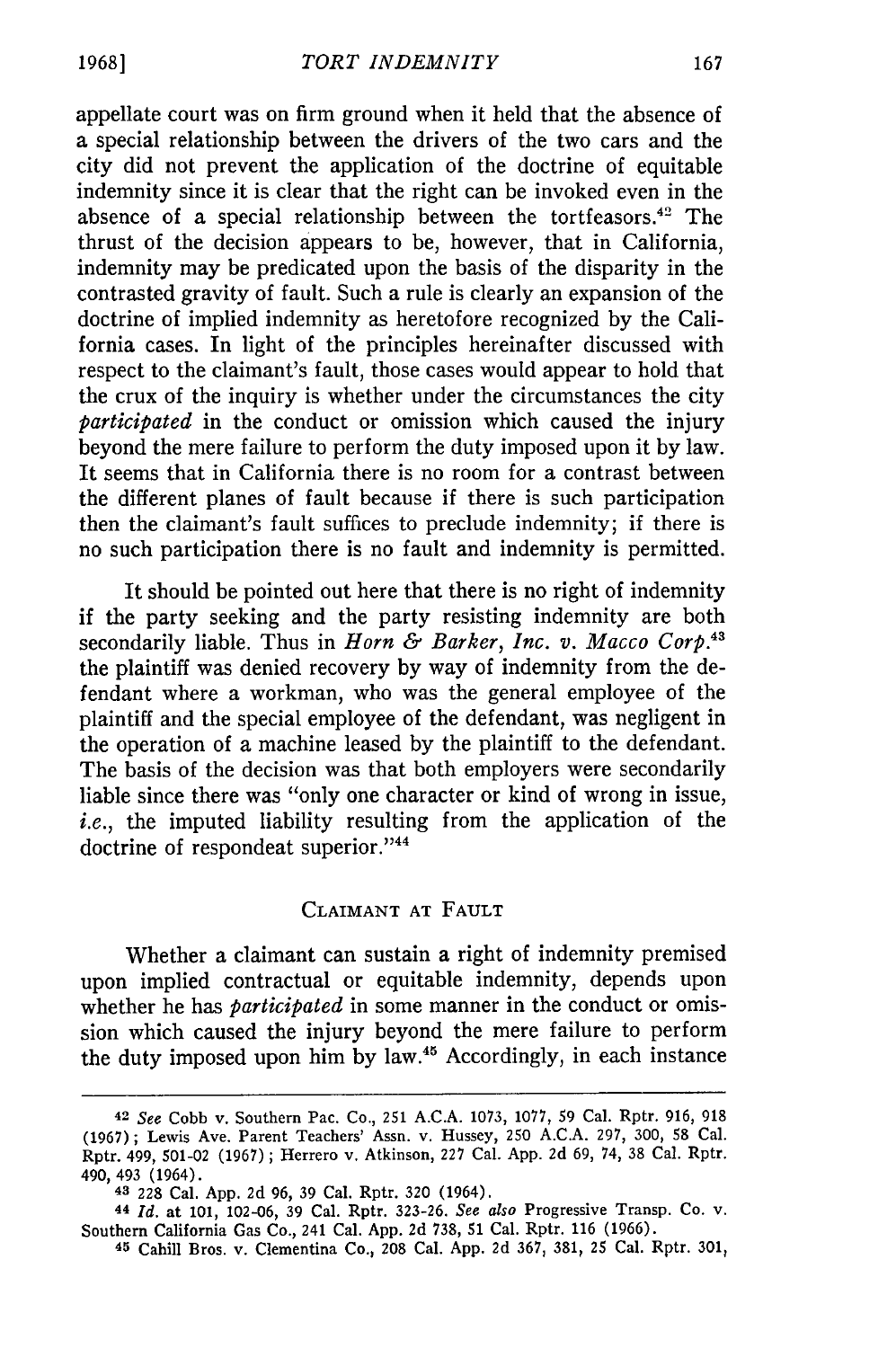the important determination (which is not always an easy one) is whether the claimant's participation went beyond non-action and the mere failure to perform a duty imposed **by** law.

In striving for a practical and workable rule to assist in determining whether the claimant's participation precludes recovery, the California courts have formulated the rule "that if the person seeking indemnity personally participates in an affirmative act of negligence, or is physically connected with an act or omission **by** knowledge or acquiescence in it on his part, or fails to perform some duty in connection with the omission which he may have undertaken **by** virtue of his agreement," he cannot obtain indemnification.<sup>46</sup> In some cases this principle is succinctly stated in terms of nonrecovery where there is "active fault" on the claimant's part, $47$  in others in terms of "active" and "passive" negligence, recovery being denied where the claimant is "actively negligent" or "affirmatively negligent."<sup>48</sup> Thus, a claimant has been deprived of the right of indemnity in the following situations: where he was concurrently negligent in the operation of a truck which collided with another vehicle;<sup>49</sup> where he failed to supervise the negligent tree-cutting operation by an employee;<sup>50</sup> and where the plaintiff's superintendent who acted as defendant's manager took part in the construction of a defective barricade by the defendant.<sup>51</sup> On the other hand, the right of indemnity was held to exist in favor of a general contractor against a subcontractor who failed to take precautionary measures for which the general contractor was also made responsible **by** opera-

**50** Pierce v. Turner, 205 Cal. **App. 2d** 264, **23** Cal. Rptr. **115 (1962).**

**<sup>309 (1962);</sup>** Alisal Sanitary Dist. v. Kennedy, **180** Cal. **App. 2d 69, 79,** 4 Cal. Rptr. **379, 385-86 (1960);** San Francisco Unified School Dist. v. California **Bldg.** Maintenance Co., **162** Cal. **App. 2d** 434, 445, **328 P.2d 785, 792 (1958).**

**<sup>40</sup>**Goldman v. Ecco-Phoenix Elec. Corp., **62** Cal. **2d** 40, 44, **396 P.2d 377, 379,** 41 Cal. Rptr. **73, 75** (1964); Harvey Mach. Co. v. Hatzel **&** Buehler, Inc., 54 Cal. **2d** 445, 449, **353 P.2d** 924, **927, 6** Cal. Rptr. 284, **287 (1960) ;** Aerojet Gen. Corp. v. **D.** Zelinsky **&** Sons, 249 Cal. **App. 2d** 604, **608, 57** Cal. Rptr. **701,** 703-04 **(1967) ;** Progressive Transp. Co. v. Southern California Gas Co., 241 Cal. **App. 2d 738,** 741, **51** Cal. Rptr. **116, 118-19 (1966);** Kwikset Locks v. Steward Commissaries, **225** Cal. **App. 2d** 146, **151, 37** Cal. Rptr. 248, **251** (1964) **;** Cahill Bros. v. Clementina Co., **208** Cal. **App. 2d 367, 382, 25** Cal. Rptr. **301, 309 (1962) ;** Safeway Stores, Inc. v. Massachusetts Bonding **&** Ins. Co., 202 Cal. **App. 2d 99, 111-13,** 20 Cal. Rptr. **820, 826-27 (1962).**

**<sup>47</sup>** Aerojet Gen. Corp. v. **D.** Zelinsky **&** Sons, 249 Cal. **App. 2d** 604, **607, 57** Cal. Rptr. **701, 703 (1967);** American Can Co. v. City **&** County of San Francisco, 202 Cal. **App. 2d 520, 525,** 21 Cal. Rptr. **33, 36 (1962).**

**<sup>48</sup>** King v. Timber Structures, Inc., 240 Cal. **App. 2d 178, 182,** 49 Cal. Rptr. 414, 417 **(1966);** Cahill Bros. v. Clementina Co., 208 Cal. **App. 2d 367, 382, 25** Cal. Rptr. **301, 309 (1962).**

**<sup>49</sup>**American Can Co. v. City **&** County of San Francisco, 202 Cal. **App. 2d 520,** 21 Cal. Rptr. **33 (1962).**

**<sup>51</sup>**Cahill Bros. v. Clementina Co., **208** Cal. **App. 2d 367,** 25 Cal. Rptr. **301 (1962).**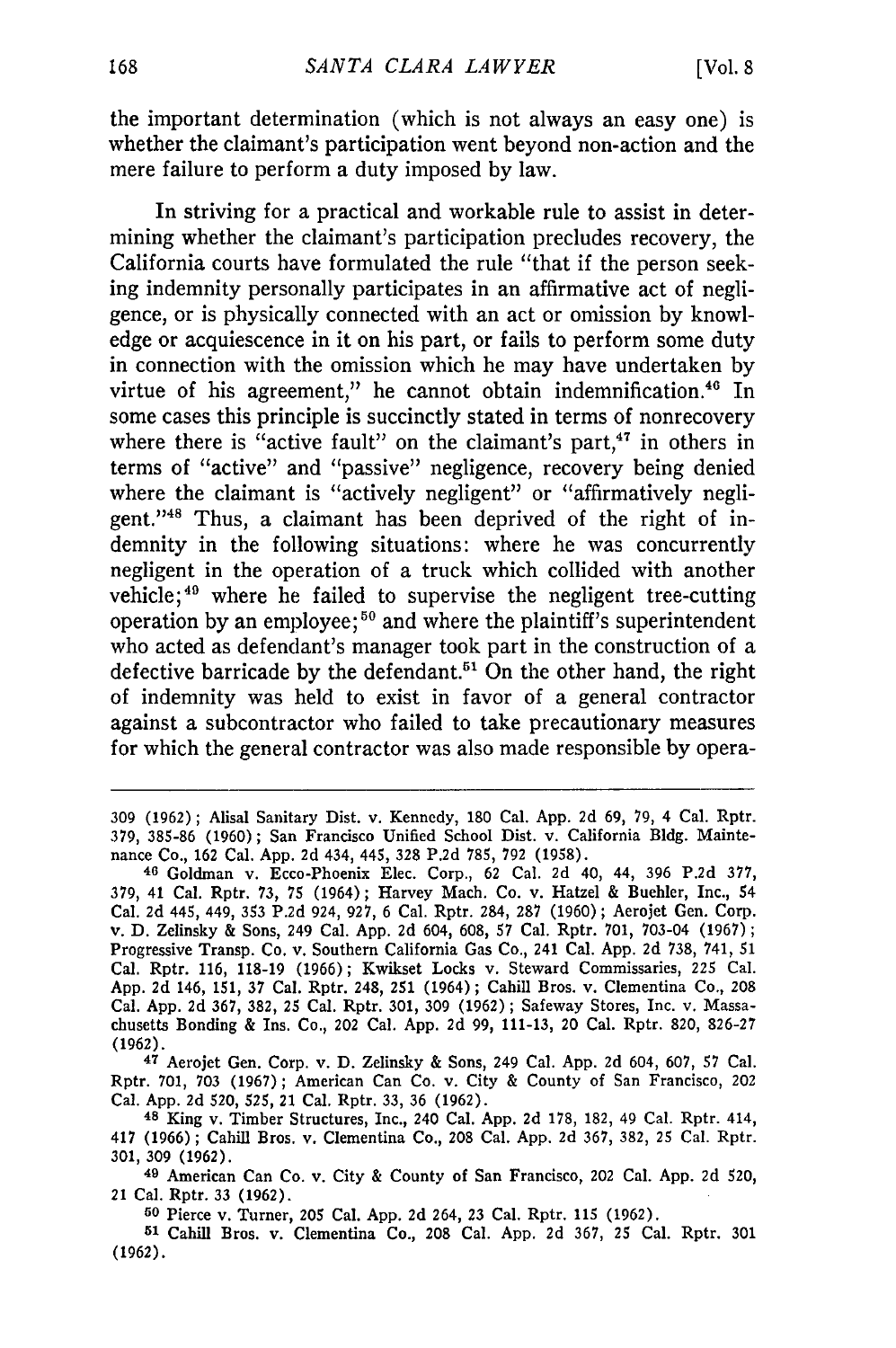tion of law,<sup>52</sup> and in favor of the owner of property where an independent contractor's employee was injured while performing duties in connection with a repair contract between the owner and the contractor and where the owner assumed no affirmative duties with respect to the work.<sup>53</sup>

#### LABOR CODE SECTION 3864

As a result of the holding in the *San Francisco Unified School District* case, a third person who had been held liable for damages for injuries sustained by an employee of another could, where the doctrine of implied indemnity was applicable, seek indemnification against the employee's own employer where the latter's negligence proximately contributed to the injury. Accordingly, the effect of the doctrine in this situation was to make the employer not only liable for the injured employee's workmen's compensation, but for the additional damages awarded to him in common law as well.<sup>54</sup> To obviate this situation the legislature in 1959 enacted Labor Code section  $3864$ ,<sup>55</sup> the effect of which was to abolish the right of indemnity by the third person against the injured employee's employer on the theory of implied contract.<sup>56</sup> The 1959 statute does not, however, apply retroactively.<sup>57</sup>

#### WITT V. JACKSON

Although under Labor Code section 3864 a third person cannot invoke implied indemnity against an injured employee's employer,

<sup>52</sup> Baldwin Contracting Co. v. Winston Steel Works, 236 Cal. App. 2d 565, 46 Cal. Rptr. 421 (1965).

**<sup>53</sup>** Aerojet Gen. Corp. v. D. Zelinsky & Sons, 249 Cal. App. 2d 604, 57 Cal. Rptr. 701 (1967) ; Ferrell v. Vegetable Oil Prods. Co., 247 Cal. App. 2d 117, 55 Cal. Rptr. 589 (1966).

**<sup>54</sup>** City of Sacramento v. Superior Court, 205 Cal. App. 2d 398, 404-05, 23 Cal. Rptr. 43, 47 (1962); see Conley & Sayre, *Rights of Indemnity As They Affect Liability Insurance,* 13 HAsTINcs L.J. 214, 219 (1961).

*<sup>55</sup>* **CAL.** LABOR **CODE** § 3864 (West Supp. 1967) provides: "If an action as provided in this chapter prosecuted by the employee, the employer, or both jointly against the third person results in judgment against such third person, or settlement by such third person, the employer shall have no liability to reimburse or hold harmless on such judgment or settlement in the absence of a written agreement to do so executed prior to the injury."

**<sup>56</sup>** San Francisco Examiner Div. v. Sweat, 248 Cal. App. **2d** 493, 496-97, 56 Cal. Rptr. 711, 713-14 (1967); Progressive Transp. Co. v. Southern California Gas Co., 241 Cal. App. 2d 738, 742, 51 Cal. Rptr. 116, 119 (1966); Western Gulf Oil Co. v. Oilwell Serv. Co., 219 Cal. App. 2d 235, 241, 33 Cal. Rptr. 20, 24 (1963) ; City of Sacramento v. Superior Court, 205 Cal. App. 2d 398, 405, 23 Cal. Rptr. 43, 47 (1962) **;** American Can Co. v. City & County of San Francisco, 202 Cal. App. 2d 520, 524, 21 Cal. Rptr. 33, 35 (1962).

**<sup>57</sup>** Aerojet Gen. Corp. v. D. Zelinsky & Sons, 249 Cal. App. 2d 604, 608, 57 Cal. Rptr. **701,** 704 (1967).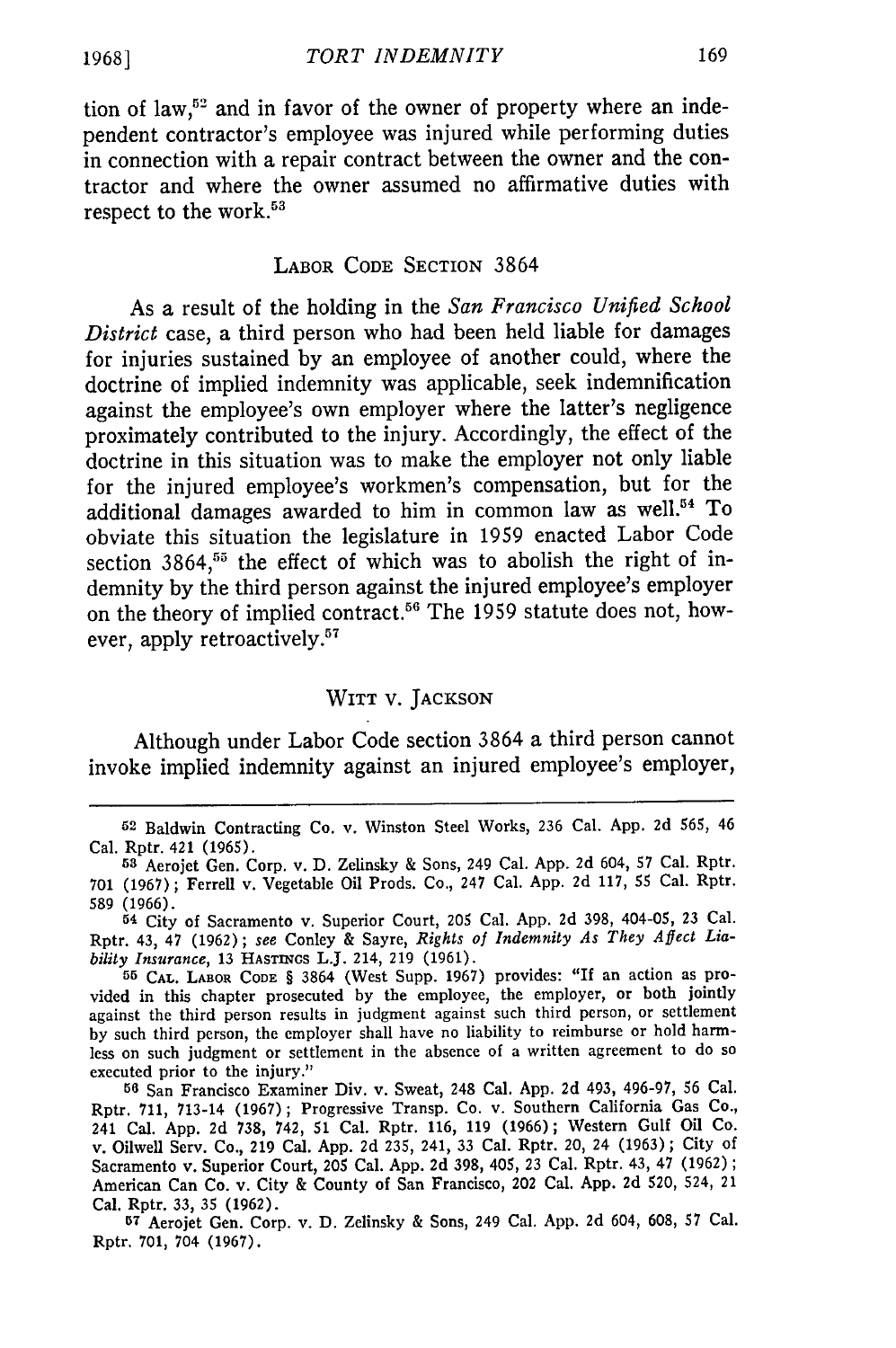the third party tortfeasor may invoke the concurrent negligence of the employer for the purpose of reducing any judgment awarded the injured employee by the amount of workmen's compensation benefits paid under the rule of *Witt v. Jackson.8* "That rule provides that a third party tortfeasor may invoke the concurrent negligence of the employer to defeat the latter's right to reimbursement for workmen's compensation benefits paid to an employee proximately injured as a result of the negligence of such third party, whether an action against said third party is brought by an employer who has already paid workmen's compensation or by the employee who has received compensation."<sup>59</sup>

#### HOLD HARMLESS **CLAUSES**

As already pointed out, parties may expressly contract with respect to indemnity. An indemnification agreement is one in which the indemnitor agrees to indemnify the indemnitee if and when a claim is asserted against the latter. Another device, frequently used in contractual dealings, to limit one's liability is the exculpatory clause. The party relying on an exculpatory provision generally seeks to avoid liability for his own negligence.<sup>60</sup> Since an exculpatory provision will be upheld only if it does not affect the "public interest"<sup>81</sup> it is important to distingush it from a situation where indemnification is contemplated.

One may provide for exculpation from or indemnification against his own negligence provided the agreement is clear and explicit.<sup>62</sup> Although it has been held that such agreements are strictly construed against the party seeking exculpation or the indemnitee,<sup>6</sup>

**61** Goldman v. Ecco-Phoenix Elec. Corp., 62 Cal. 2d 40, 48-49, 396 P.2d 377, 382, 41 Cal. Rptr. 73, 78 (1964); John E. Branagh & Sons v. Witcosky, 242 Cal. App. 2d 835, 838-39, **51** Cal. Rptr. 844, 846 (1966); *see* Tunkl v. Regents of Univ. of California, 60 Cal. 2d 92, 383 P.2d 441, 32 Cal. Rptr. 33 (1963) (defining "public interest").

**62** Goldman v. Ecco-Phoenix Elec. Corp., 62 Cal. 2d 40, 44, 396 P.2d 377, 379, 41 Cal. Rptr. 73, **75** (1964) ; Harvey Mach. Co. v. Hatzel & Buehler, Inc., 54 Cal. 2d 445, 353 P.2d 924, 6 Cal. Rptr. 284 (1960) ; Vinnel Co. v. Pacific Elec. Ry., 52 Cal. 2d 411, 415, 340 P.2d 604, 607 (1959); John E. Branagh & Sons v. Witcosky, 242 Cal. App. 2d 835, 839, 51 Cal. Rptr. 844, 847 (1966); King v. Timber Structures, Inc., 240 Cal. App. 2d 178, 181, 49 Cal. Rptr. 414, 417 (1966).

**63** Goldman v. Ecco-Phoenix Elec. Corp., 62 Cal. 2d 40, 44, 396 P.2d 377, 379,

**<sup>58</sup>** 57 Cal. 2d 57, 366 P.2d 641, 17 Cal. Rptr. 369 (1961). *See also* **Benwell** v. Dean, 249 Cal. App. 2d 345, 357-62, **57** Cal. Rptr. 394, 403-06 (1967); City of Sacramento v. Superior Court, **205** Cal. App. 2d 398, 405, 23 Cal. Rptr. 43, 47 (1962).

**<sup>59</sup>**Benwell v. Dean, 249 Cal. App. 2d 345, 358, 57 Cal. Rptr. 394, 403 (1967). *See also* Witt v. Jackson, 57 Cal. 2d 57, 366 P.2d 641, 17 Cal. Rptr. 369 (1961).

**<sup>60</sup>** John E. Branagh & Sons v. Witcosky, 242 Cal. App. 2d 835, 838, 51 Cal. Rptr. 844, 846 (1966). *See also* **CAL.** CIv. Cona § 1668 (West 1954); Goldman v. Ecco-Phoenix Elec. Corp., 62 Cal. 2d 40, 48-49, 396 P.2d 377, 382, 41 Cal. Rptr. 73, 78 (1964).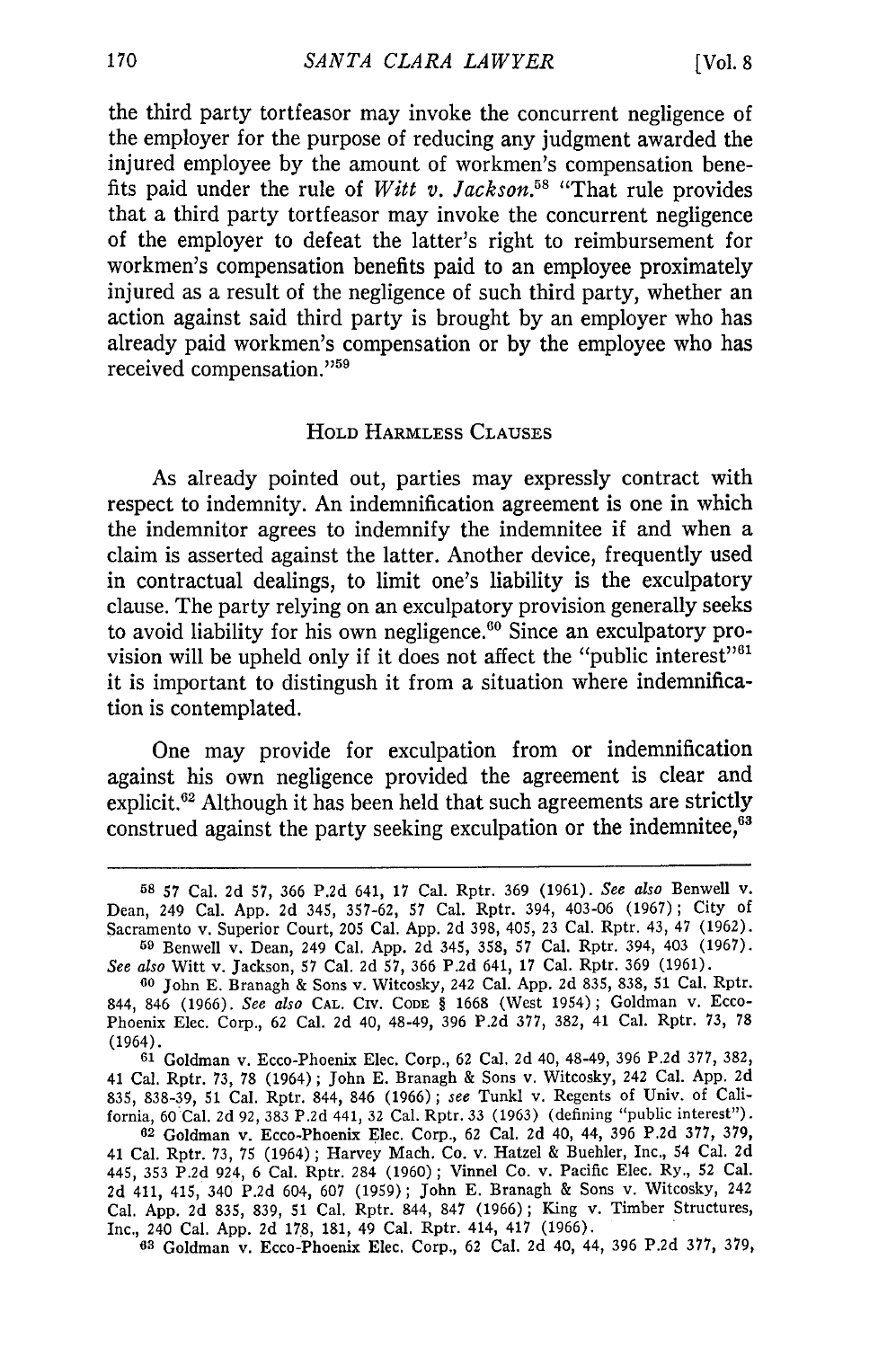this rule has certain limitations. Thus, in interpreting a hold harmless clause phrased in general terms the courts in California look to the nature of the negligence or misconduct in determining whether the clause provides exculpation or indemnity.64 If the breach of conduct is active or affirmative the indemnity or exculpatory clause will not be upheld.<sup>65</sup> Accordingly, the indemnity or exculpatory clause must clearly express that it affords protection against affirmative acts of negligence.<sup>66</sup> On the other hand, where the breach of duty amounts to no more than passive negligence or nonfeasance such as a negligent failure to discover a dangerous condition, a general clause will suffice.<sup>67</sup>

#### **CONCLUSION**

In the light of the foregoing it is clear that in California indemnity may arise from an express contract, an implied contract, or as a result of equitable considerations. A party may expressly contract with respect to indemnity by providing for exculpation from or indemnification against his own negligence provided the agreement is clear and explicit, and provided further, that an agreement which is purely exculpatory is not against the public interest. Where the exculpatory or indemnification clause is phrased in general terms it will be interpreted not to avoid liability if the breach of conduct is active or affirmative; but where conduct is passive or amounts to no more than nonfeasance, the general clause will be upheld.

The right of indemnification may also arise by implication as a matter of law either as a result of contract or equitable considerations. Contractual implied indemnity rests upon a contractual relationship between the person seeking and the person resisting

<sup>41</sup> Cal. Rptr. 73, 75 (1964); Pacific Indem. Co. v. California Elec. Works, 29 Cal. App. 2d 260, 271, 84 P.2d 313, 319 (1938).

<sup>64</sup> Markley v. Beagle, 66 Cal. 2d 951, 962, 429 P.2d 129, 136, 59 Cal. Rptr. 809, 816 (1967); Harvey Mach. Co. v. Hatzel & Buehler, Inc., 54 Cal. 2d 445, 448-49, 353 P.2d 924, 927, 6 Cal. Rptr. 284, 287 (1960); Safeway Stores, Inc. v. Massachusetts Bonding & Ins. Co., 202 Cal. App. 2d 99, 111-13, 20 Cal. Rptr. 820, 826-27 (1962).

**<sup>65</sup>**Markley v. Beagle, 66 Cal. 2d 951, 962, 429 P.2d 129, 136, 59 Cal. Rptr. 809, 816 (1967); Goldman v. Ecco-Phoenix Elec. Corp., 62 Cal. 2d 40, 44-45, 396 P.2d 377, 379, 41 Cal. Rptr. 73, 75 (1964) ; Vinnel Co. v. Pacific Elec. Ry., 52 Cal. 2d 411, 415, 340 P.2d 604, 607 (1959) ; King v. Timber Structures, Inc., 240 Cal. App. 2d 178, 181-82, 49 Cal. Rptr. 414, 417 (1966).

**<sup>66</sup>** Harvey Mach. Co. v. Hatzel & Buehler, Inc., 54 Cal. 2d 445, 353 P.2d 924, 926-27, 6 Cal. Rptr. 284, 286-87 (1960); King v. Timber Structures, Inc., 240 Cal. App. 2d 178, 181-82, 49 Cal. Rptr. 414, 417 (1966); Safeway Stores, Inc. v. Massachusetts Bonding & Ins. Co., 202 Cal. App. 2d 99, 111-13, 20 Cal. Rptr. 820, 826-27 (1962).

**<sup>67</sup>**Markley v. Beagle, 66 Cal. 2d 951, 962, 429 P.2d 129, 136, 59 Cal. Rptr. 809, 816 (1967); Harvey Mach. Co. v. Hatzel & Buehler, Inc., 54 Cal. 2d 445, 448-49, 353 P.2d 924, 926-27, 6 Cal. Rptr. 284, 286-87 (1960).